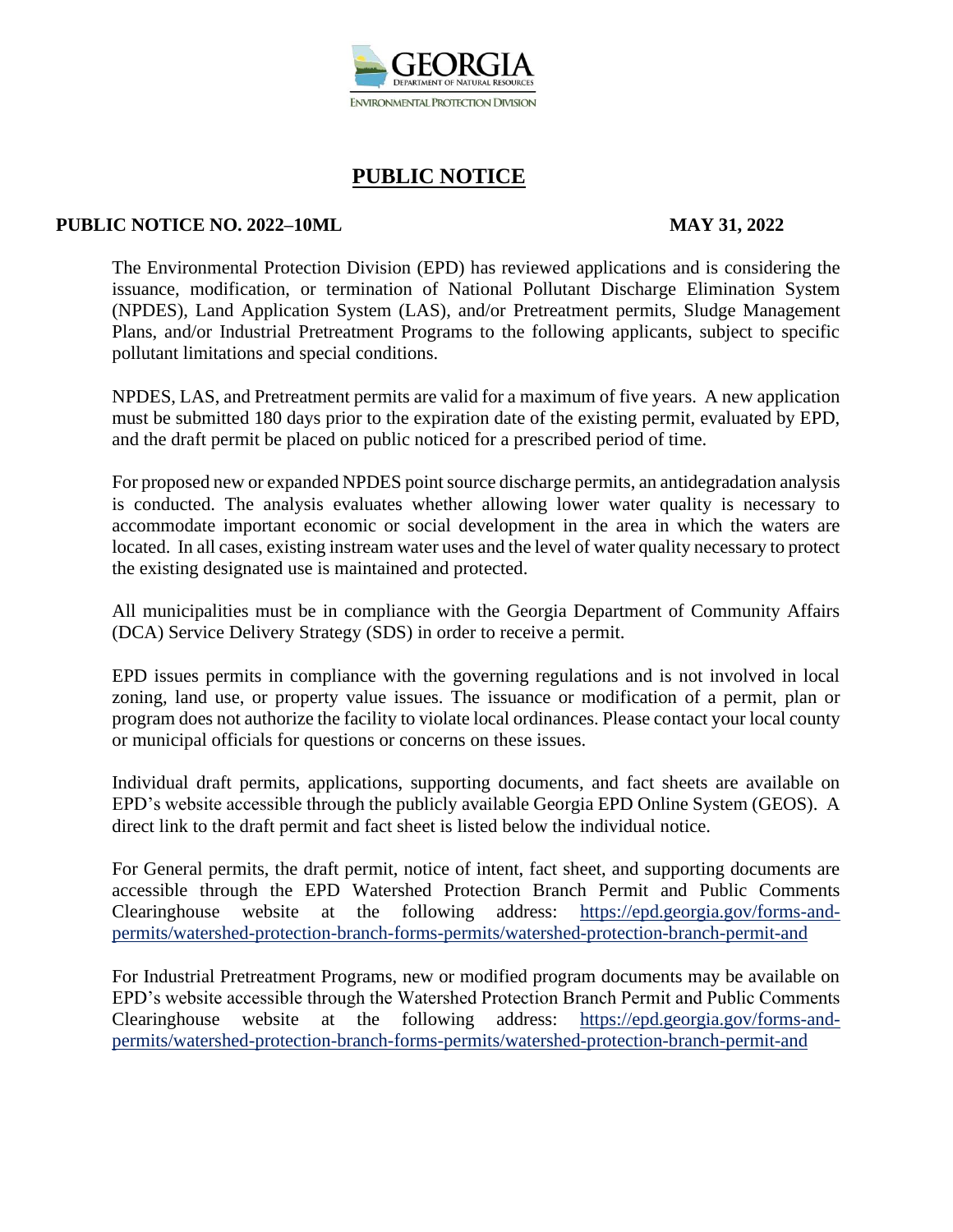

#### **PUBLIC NOTICE NO. 2022–10ML MAY 31, 2022**

# **Directions on how to comment on a proposed action, comment deadlines, and obtain copies of permit files**

Persons wishing to comment upon or object to the proposed permit determinations are invited to submit same in writing to the EPD address below or via e-mail at **EPDcomments@dnr.ga.gov,** no later than **June 30, 2022** (30-day notice period). In the case of Industrial Pretreatment Program Approvals and Modifications, comments are to be submitted to EPD no later than **July 15, 2022** (45-day notice period). Please use the words **"Public Notice No. 2022-10ML"** and the name of the subject facility that you are commenting on in the subject line to ensure that your comments will be forwarded to the correct staff. All comments received prior to or on that date will be considered in the formulation of final determinations regarding the application. In the case of the permits which are on this notice for proposed modification, only those conditions subject to modification are open to public comment. A public hearing may be requested or additional information regarding public hearing procedures is available by writing to the EPD at 2 MLK Jr. Dr. S.W., 1152 East Tower, Atlanta, Georgia 30334.

If the direct hyperlink provided is not functional, the permit application, supporting documents, fact sheet, and draft permit are available on EPD's website, GEOS at the below address and specific directions to locate the documents can be found at the end of this notice document.

**<https://geos.epd.georgia.gov/GA/GEOS/Public/GovEnt/Shared/Pages/Main/Login.aspx>**

For additional wastewater permitting information, please contact Audra Dickson, Wastewater Regulatory Program, phone (404) 463-1511 or at [audra.dickson@dnr.ga.gov](mailto:audra.dickson@dnr.ga.gov)

For additional information regarding industrial, UIC, CAFO, or pretreatment please contact Whitney Fenwick, Industrial Permitting Manager, at [whitney.fenwick@dnr.ga.gov](mailto:whitney.fenwick@dnr.ga.gov)

For additional information regarding municipal, domestic wastewater, septage, pesticide, or GEFA please contact Benoit Causse, Municipal Permitting Manager, at [benoit.causse@dnr.ga.gov](mailto:benoit.causse@dnr.ga.gov)

Please bring or attach this notice to the attention of interested persons.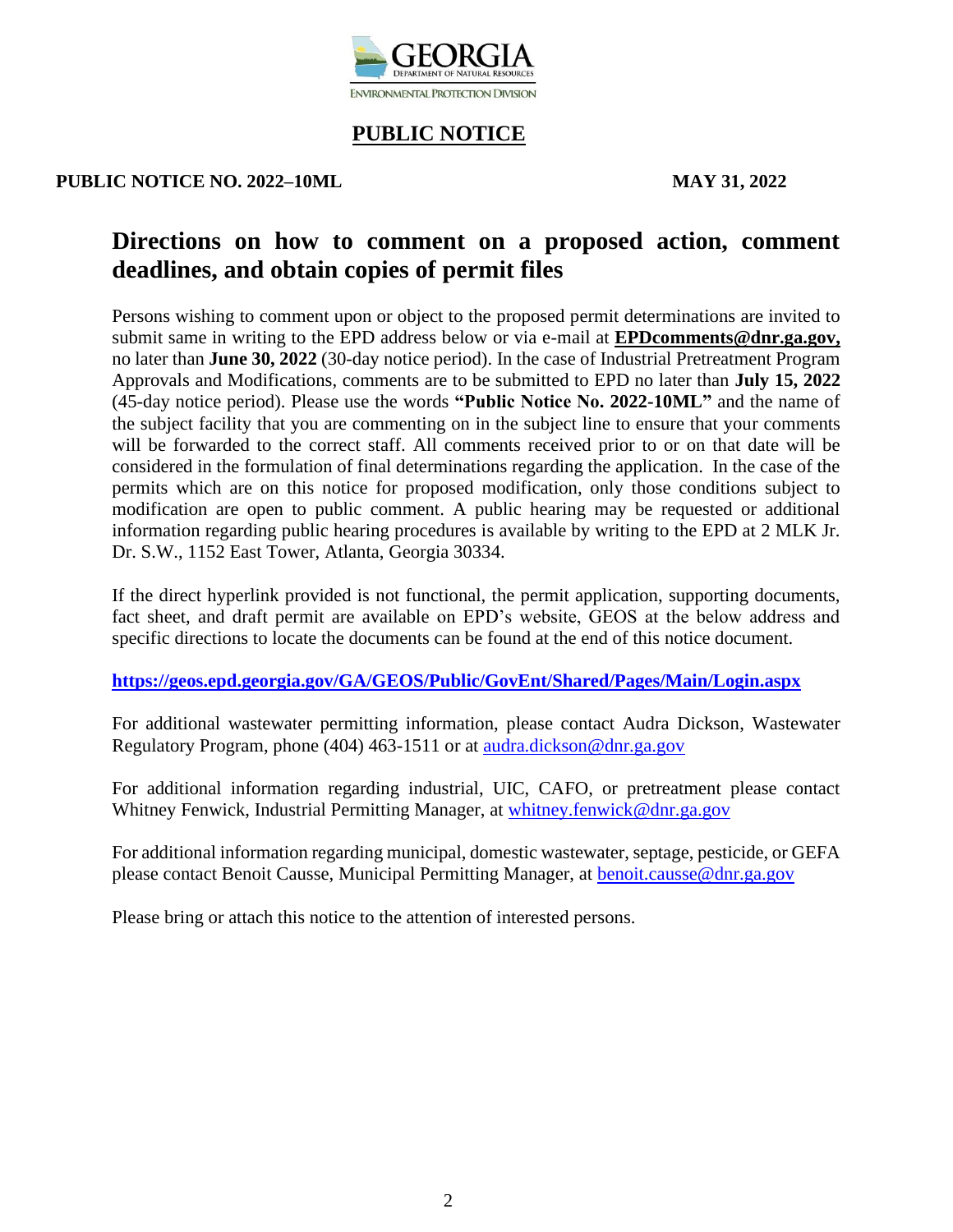

#### **PUBLIC NOTICE NO. 2022–10ML MAY 31, 2022**

**Atkinson County EPD Notice Type:** LAS Permit Reissuance **Permit No**.**:** GAJ020164 **Facility Name:** Willacoochee WPCP **Mailing Address**: City of Willacoochee, 33 Fleetwood Avenue, Willacoochee, Georgia 31650 **Facility Address:** Springhead Road, Willacoochee, Georgia 31650 **River Basin:** Satilla **Receiving Water:** N/A **Description:** Up to 0.355 MGD of pretreated domestic wastewater and wood processing wastewater is being land applied to a dedicated site. **GEOS Submittal ID:** 554890 **GEOS Hyperlink:**  [https://geos.epd.georgia.gov/GA/GEOS/Public/EnSuite/Shared/pages/util/StreamDoc.ashx?id=1](https://gcc02.safelinks.protection.outlook.com/?url=https%3A%2F%2Fgeos.epd.georgia.gov%2FGA%2FGEOS%2FPublic%2FEnSuite%2FShared%2Fpages%2Futil%2FStreamDoc.ashx%3Fid%3D1026778%26type%3DPERMIT_FILLED_OBJECT&data=05%7C01%7Candronicki.dorsey%40dnr.ga.gov%7C532791858b554841d68408da3fee5718%7C512da10d071b4b948abc9ec4044d1516%7C0%7C0%7C637892590274216454%7CUnknown%7CTWFpbGZsb3d8eyJWIjoiMC4wLjAwMDAiLCJQIjoiV2luMzIiLCJBTiI6Ik1haWwiLCJXVCI6Mn0%3D%7C3000%7C%7C%7C&sdata=Qg%2BMuYCZYWi50qt2dUjuuFq9o9WqZzG0u0TVIQ43qHg%3D&reserved=0) [026778&type=PERMIT\\_FILLED\\_OBJECT](https://gcc02.safelinks.protection.outlook.com/?url=https%3A%2F%2Fgeos.epd.georgia.gov%2FGA%2FGEOS%2FPublic%2FEnSuite%2FShared%2Fpages%2Futil%2FStreamDoc.ashx%3Fid%3D1026778%26type%3DPERMIT_FILLED_OBJECT&data=05%7C01%7Candronicki.dorsey%40dnr.ga.gov%7C532791858b554841d68408da3fee5718%7C512da10d071b4b948abc9ec4044d1516%7C0%7C0%7C637892590274216454%7CUnknown%7CTWFpbGZsb3d8eyJWIjoiMC4wLjAwMDAiLCJQIjoiV2luMzIiLCJBTiI6Ik1haWwiLCJXVCI6Mn0%3D%7C3000%7C%7C%7C&sdata=Qg%2BMuYCZYWi50qt2dUjuuFq9o9WqZzG0u0TVIQ43qHg%3D&reserved=0)

## **Baldwin County**

**EPD Notice Type:** NPDES Permit Reissuance **Permit No.: GA0004359 Facility Name:** Georgia Power Company – Sinclair Hydroelectric Plant **Mailing Address:** 241 Ralph McGill Blvd NE, Bin 10221, Atlanta, Georgia 30308 **Facility Address:** US Highway 441, Milledgeville, Georgia 31061 **River Basin:** Oconee River Basin **Receiving Water: Oconee River Description:** A maximum of 1.72 MGD of transformer cooling water, alternate sump pump cooling water, thrust bearing cooling water, and powerhouse sump pump cooling water is discharged to the Oconee River in the Oconee River Basin. **GEOS Submittal ID:** 611224 **GEOS Hyperlink:** 

[https://geos.epd.georgia.gov/GA/GEOS/Public/EnSuite/Shared/pages/util/StreamDoc.ashx?id=1](https://gcc02.safelinks.protection.outlook.com/?url=https%3A%2F%2Fgeos.epd.georgia.gov%2FGA%2FGEOS%2FPublic%2FEnSuite%2FShared%2Fpages%2Futil%2FStreamDoc.ashx%3Fid%3D1026258%26type%3DPERMIT_FILLED_OBJECT&data=05%7C01%7Candronicki.dorsey%40dnr.ga.gov%7Ca0030742942443f4869408da3da48d1d%7C512da10d071b4b948abc9ec4044d1516%7C0%7C0%7C637890074560639919%7CUnknown%7CTWFpbGZsb3d8eyJWIjoiMC4wLjAwMDAiLCJQIjoiV2luMzIiLCJBTiI6Ik1haWwiLCJXVCI6Mn0%3D%7C3000%7C%7C%7C&sdata=nJbo%2FgLrcmRWhSlp18D1D5sUQdSrf1YOx0khj9LTySw%3D&reserved=0) [026258&type=PERMIT\\_FILLED\\_OBJECT](https://gcc02.safelinks.protection.outlook.com/?url=https%3A%2F%2Fgeos.epd.georgia.gov%2FGA%2FGEOS%2FPublic%2FEnSuite%2FShared%2Fpages%2Futil%2FStreamDoc.ashx%3Fid%3D1026258%26type%3DPERMIT_FILLED_OBJECT&data=05%7C01%7Candronicki.dorsey%40dnr.ga.gov%7Ca0030742942443f4869408da3da48d1d%7C512da10d071b4b948abc9ec4044d1516%7C0%7C0%7C637890074560639919%7CUnknown%7CTWFpbGZsb3d8eyJWIjoiMC4wLjAwMDAiLCJQIjoiV2luMzIiLCJBTiI6Ik1haWwiLCJXVCI6Mn0%3D%7C3000%7C%7C%7C&sdata=nJbo%2FgLrcmRWhSlp18D1D5sUQdSrf1YOx0khj9LTySw%3D&reserved=0)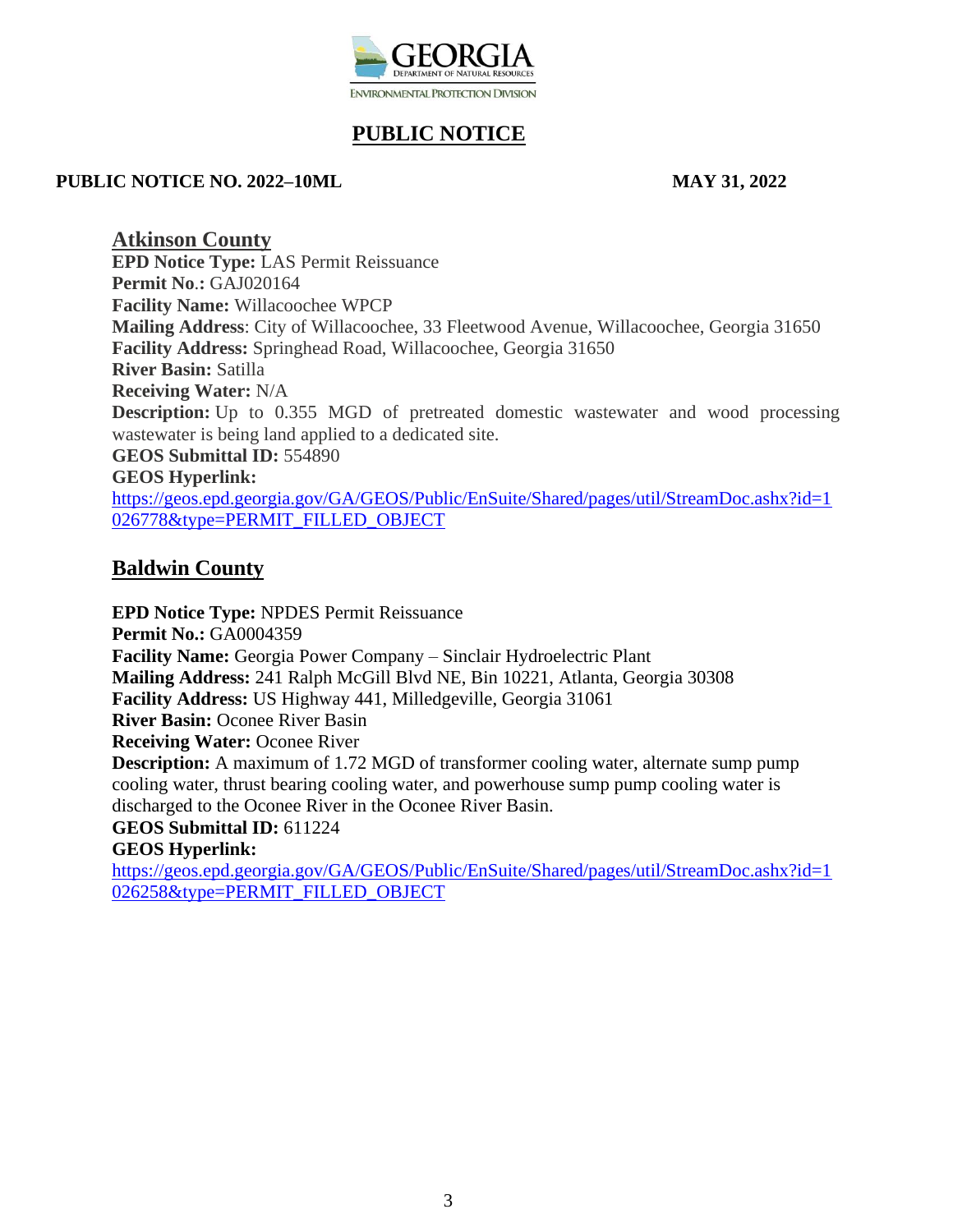

#### **PUBLIC NOTICE NO. 2022–10ML MAY 31, 2022**

### **Bibb County**

**EPD Notice Type:** NPDES Permit Reissuance **Permit No.:** GA0003077 **Facility Name:** Armstrong World Industries, Inc. **Mailing Address:** 4520 Broadway, Macon, Georgia 31206 **Facility Address:** 4520 Broadway, Macon, Georgia 31206 **River Basin:** Ocmulgee River Basin **Receiving Water:** Unnamed tributary to Rocky Creek **Description:** An average of 1.5 MGD of commingled process wastewater, noncontact cooling water, boiler blowdown, and stormwater is discharged to an unnamed tributary to Rocky Creek in the Ocmulgee River Basin. **GEOS Submittal ID:** 605582 **GEOS Hyperlink:**  [https://geos.epd.georgia.gov/GA/GEOS/Public/EnSuite/Shared/pages/util/StreamDoc.ashx?id=1](https://geos.epd.georgia.gov/GA/GEOS/Public/EnSuite/Shared/pages/util/StreamDoc.ashx?id=1026787&type=PERMIT_FILLED_OBJECT)

[026787&type=PERMIT\\_FILLED\\_OBJECT](https://geos.epd.georgia.gov/GA/GEOS/Public/EnSuite/Shared/pages/util/StreamDoc.ashx?id=1026787&type=PERMIT_FILLED_OBJECT)

## **Chatham County**

**EPD Notice Type:** NPDES Permit Termination **Permit No.:** GA0002356 **Facility Name:** Georgia Ports Authority **Mailing Address:** P.O. Box 2406, Savannah, Georgia 31402 **Facility Address:** 5540 GA Highway 21, Port Wentworth, Georgia 31407 **River Basin:** Savannah River Basin **Receiving Water:** Savannah Harbor in the Savannah River Basin **Description:** The Georgia Ports Authority proposes to redevelop the facility and the anticipated site operations do not require the current NPDES wastewater permit or structures associated with the permitted system. **GEOS Submittal ID:** 658020 **GEOS Hyperlink:** 

[https://geos.epd.georgia.gov/GA/GEOS/Public/EnSuite/Shared/pages/util/StreamDoc.ashx?id=1](https://gcc02.safelinks.protection.outlook.com/?url=https%3A%2F%2Fgeos.epd.georgia.gov%2FGA%2FGEOS%2FPublic%2FEnSuite%2FShared%2Fpages%2Futil%2FStreamDoc.ashx%3Fid%3D1038%26subFormId%3D571038%26type%3DFORM_FILLED_PDF&data=05%7C01%7Candronicki.dorsey%40dnr.ga.gov%7C9e241a78c4de463a31af08da3fd8eefe%7C512da10d071b4b948abc9ec4044d1516%7C0%7C0%7C637892498213715310%7CUnknown%7CTWFpbGZsb3d8eyJWIjoiMC4wLjAwMDAiLCJQIjoiV2luMzIiLCJBTiI6Ik1haWwiLCJXVCI6Mn0%3D%7C3000%7C%7C%7C&sdata=fXNJy8c%2BiZTVzs7VgDp05fXOwCFwub6saT9IOGOOvgA%3D&reserved=0) [038&subFormId=571038&type=FORM\\_FILLED\\_PDF](https://gcc02.safelinks.protection.outlook.com/?url=https%3A%2F%2Fgeos.epd.georgia.gov%2FGA%2FGEOS%2FPublic%2FEnSuite%2FShared%2Fpages%2Futil%2FStreamDoc.ashx%3Fid%3D1038%26subFormId%3D571038%26type%3DFORM_FILLED_PDF&data=05%7C01%7Candronicki.dorsey%40dnr.ga.gov%7C9e241a78c4de463a31af08da3fd8eefe%7C512da10d071b4b948abc9ec4044d1516%7C0%7C0%7C637892498213715310%7CUnknown%7CTWFpbGZsb3d8eyJWIjoiMC4wLjAwMDAiLCJQIjoiV2luMzIiLCJBTiI6Ik1haWwiLCJXVCI6Mn0%3D%7C3000%7C%7C%7C&sdata=fXNJy8c%2BiZTVzs7VgDp05fXOwCFwub6saT9IOGOOvgA%3D&reserved=0)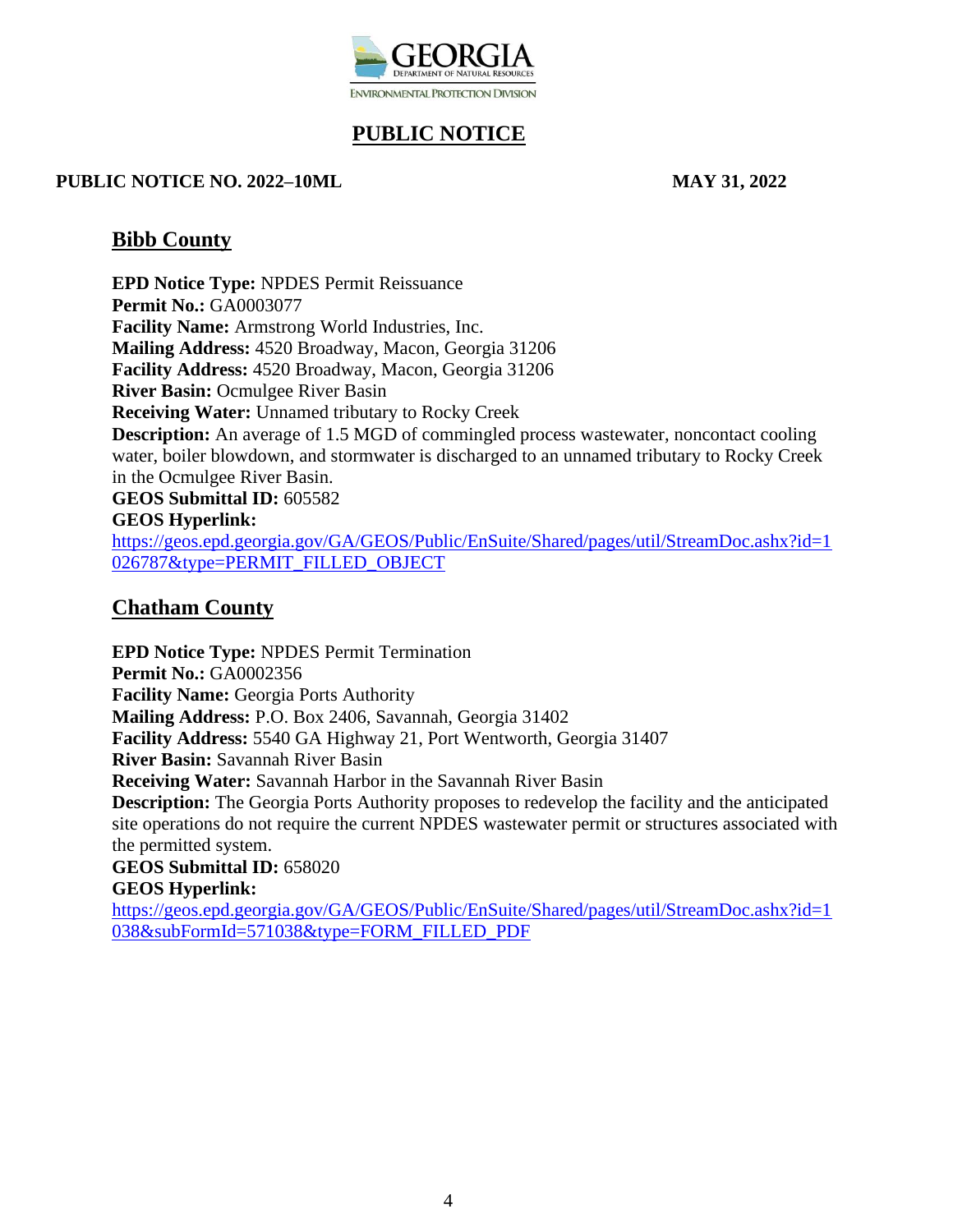

#### **PUBLIC NOTICE NO. 2022–10ML MAY 31, 2022**

### **Jackson County**

**EPD Notice Type:** NPDES Permit Modification **Permit No.:** GA0050277 **Facility Name:** KEMRON Environmental Services, Inc. Former Agri-Cycle Pond Closure Project **Mailing Address:** 1359A Ellsworth Industrial Boulevard NW, Atlanta, Georgia 30318 **Facility Address:** 1184 Main Street, Talmo, Georgia 30574 **River Basin:** Oconee River Basin **Receiving Water:** Allen Creek in the Oconee River Basin **Description:** This permit is a modification to incorporate the approved Sludge Management Plan dated May 12, 2022. **GEOS Submittal ID:** 666130 **GEOS Hyperlink:**  [https://geos.epd.georgia.gov/GA/GEOS/Public/EnSuite/Shared/pages/util/StreamDoc.ashx?id=1](https://geos.epd.georgia.gov/GA/GEOS/Public/EnSuite/Shared/pages/util/StreamDoc.ashx?id=1026788&type=PERMIT_FILLED_OBJECT) [026788&type=PERMIT\\_FILLED\\_OBJECT](https://geos.epd.georgia.gov/GA/GEOS/Public/EnSuite/Shared/pages/util/StreamDoc.ashx?id=1026788&type=PERMIT_FILLED_OBJECT)

## **Newton County**

**EPD Notice Type:** LAS Permit Reissuance **Permit No**.**:** GAJ010461 **Facility Name:** Hy-Line North America LLC **Mailing Address**: Hy-Line North America LLC, 4432 Highway 213, P.O. Box 309, Mansfield, Georgia 30055 **Facility Address:** 4432 Highway 213, Mansfield, Georgia 30055 **River Basin:** Oconee **Receiving Water:** N/A **Description:** Pretreated hatchery wastewater is being land applied to a dedicated site. **GEOS Submittal ID:** 608218 **GEOS Hyperlink:**  [https://geos.epd.georgia.gov/GA/GEOS/Public/EnSuite/Shared/pages/util/StreamDoc.ashx?id=1](https://geos.epd.georgia.gov/GA/GEOS/Public/EnSuite/Shared/pages/util/StreamDoc.ashx?id=1026786&type=PERMIT_FILLED_OBJECT) [026786&type=PERMIT\\_FILLED\\_OBJEC](https://geos.epd.georgia.gov/GA/GEOS/Public/EnSuite/Shared/pages/util/StreamDoc.ashx?id=1026786&type=PERMIT_FILLED_OBJECT)**T**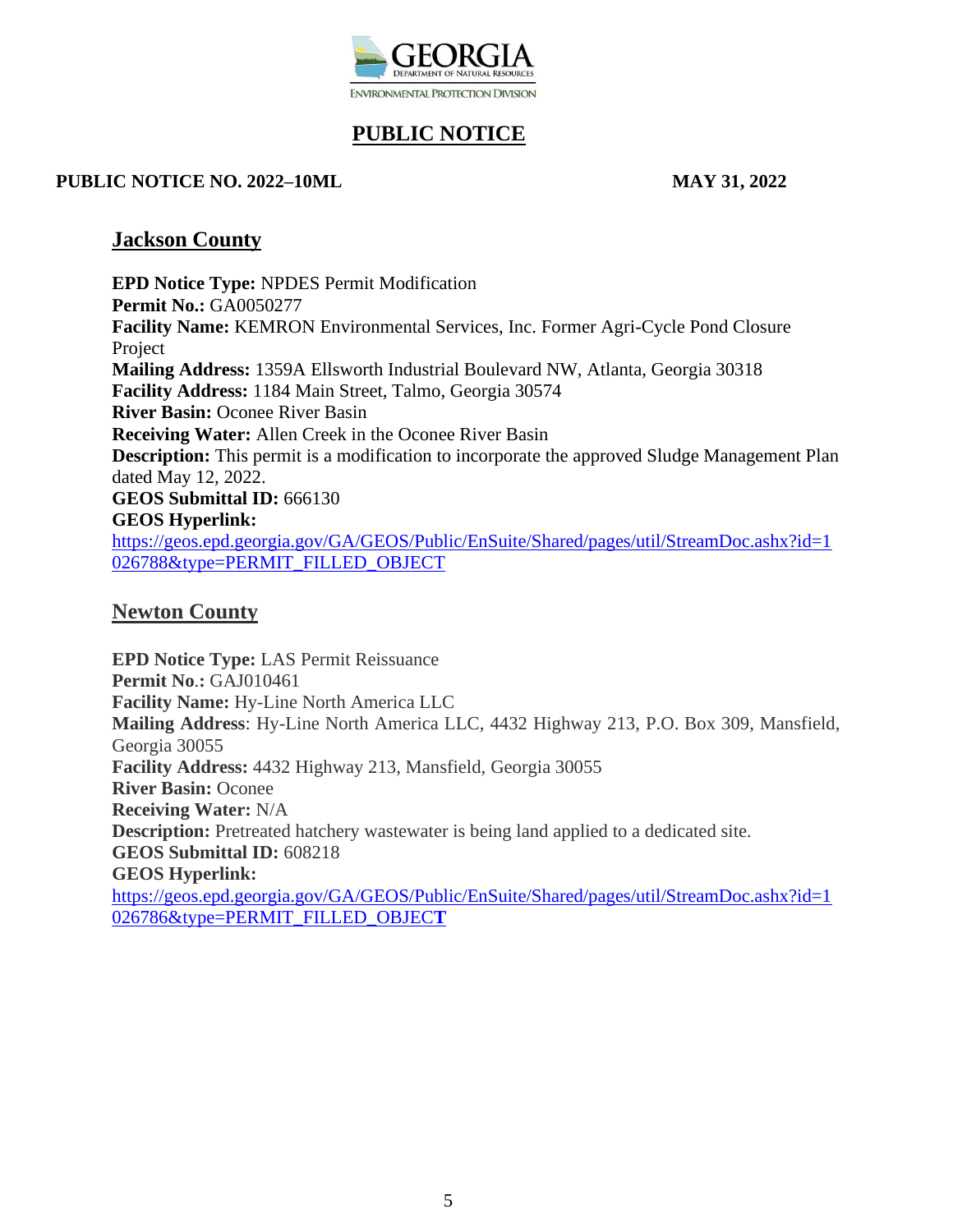

#### **PUBLIC NOTICE NO. 2022–10ML MAY 31, 2022**

## **Putnam County**

**EPD Notice Type:** NPDES Permit Reissuance **Permit No.:** GA0035581 **Facility Name:** Georgia Power Company – Wallace Dam Hydroelectric Plant **Mailing Address:** 241 Ralph McGill Blvd NE, Bin 10221, Atlanta, Georgia 30308 **Facility Address:** 140 Wallace Dam Road, Eatonton, Georgia 31024 **River Basin:** Oconee River Basin **Receiving Water:** Lake Sinclair **Description:** A maximum of 45.06 MGD of oil/water separator wastewater, noncontact generator cooling water (units 1-6), noncontact thrust and upper guide bearing cooling water (units 1-6), noncontact turbine guide bearing packing box and runner seal wastewater (units 1-6), generator cooling water strainer backwash (units 1-6), headworks sump pump cooling water, finger drain wastewater, draft tube dewatering pump wastewater, and spiral case dewatering pump wastewater is discharged to Lake Sinclair in the Oconee River Basin.

# **GEOS Submittal ID:** 611216

## **GEOS Hyperlink:**

[https://geos.epd.georgia.gov/GA/GEOS/Public/EnSuite/Shared/pages/util/StreamDoc.ashx?id=1](https://gcc02.safelinks.protection.outlook.com/?url=https%3A%2F%2Fgeos.epd.georgia.gov%2FGA%2FGEOS%2FPublic%2FEnSuite%2FShared%2Fpages%2Futil%2FStreamDoc.ashx%3Fid%3D1026259%26type%3DPERMIT_FILLED_OBJECT&data=05%7C01%7Candronicki.dorsey%40dnr.ga.gov%7Ca0030742942443f4869408da3da48d1d%7C512da10d071b4b948abc9ec4044d1516%7C0%7C0%7C637890074560639919%7CUnknown%7CTWFpbGZsb3d8eyJWIjoiMC4wLjAwMDAiLCJQIjoiV2luMzIiLCJBTiI6Ik1haWwiLCJXVCI6Mn0%3D%7C3000%7C%7C%7C&sdata=fhnCF%2F9uOf7tIpWpS3k24NJR07h0WKD%2BEyjhqMtdnGE%3D&reserved=0) [026259&type=PERMIT\\_FILLED\\_OBJECT](https://gcc02.safelinks.protection.outlook.com/?url=https%3A%2F%2Fgeos.epd.georgia.gov%2FGA%2FGEOS%2FPublic%2FEnSuite%2FShared%2Fpages%2Futil%2FStreamDoc.ashx%3Fid%3D1026259%26type%3DPERMIT_FILLED_OBJECT&data=05%7C01%7Candronicki.dorsey%40dnr.ga.gov%7Ca0030742942443f4869408da3da48d1d%7C512da10d071b4b948abc9ec4044d1516%7C0%7C0%7C637890074560639919%7CUnknown%7CTWFpbGZsb3d8eyJWIjoiMC4wLjAwMDAiLCJQIjoiV2luMzIiLCJBTiI6Ik1haWwiLCJXVCI6Mn0%3D%7C3000%7C%7C%7C&sdata=fhnCF%2F9uOf7tIpWpS3k24NJR07h0WKD%2BEyjhqMtdnGE%3D&reserved=0)